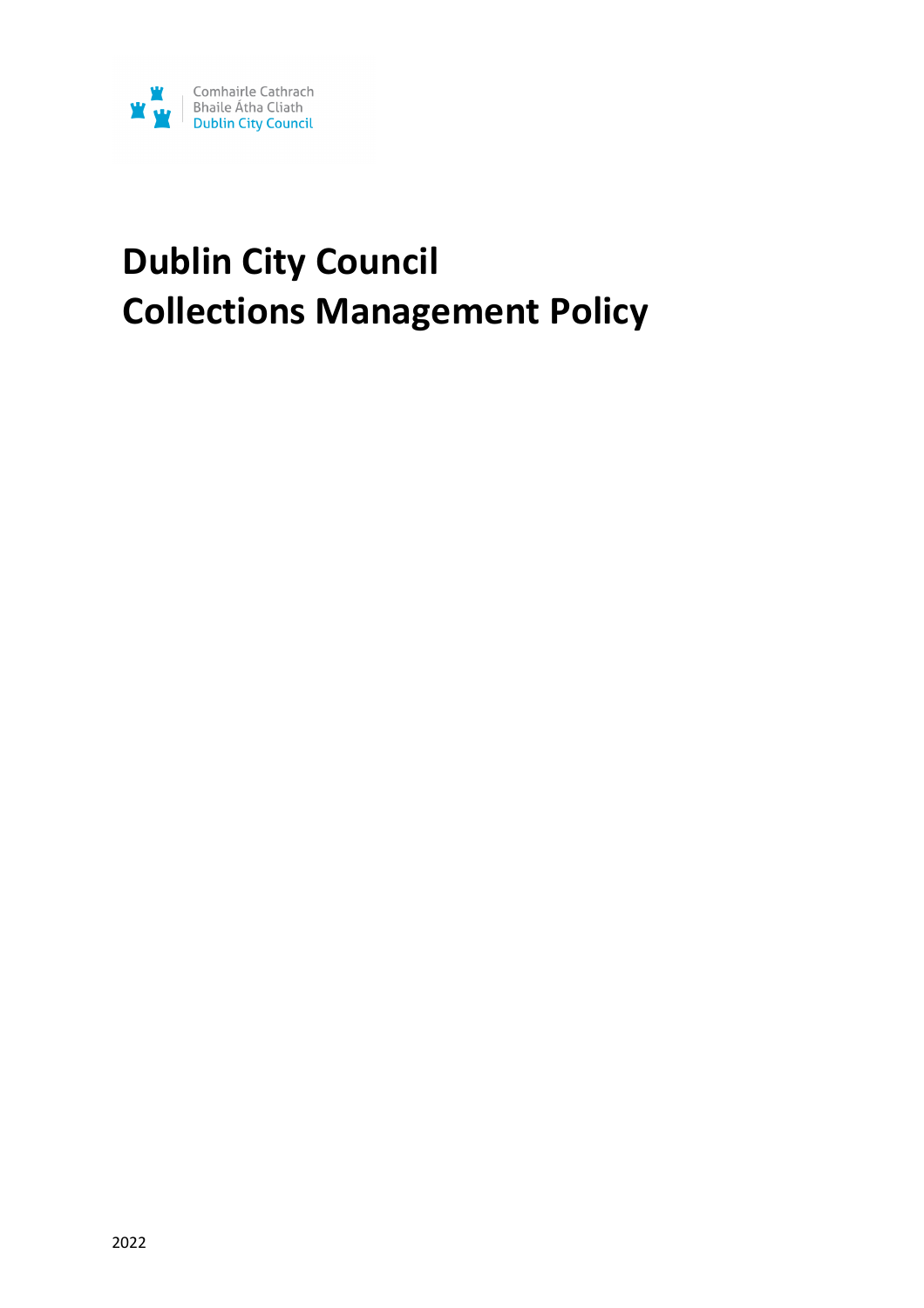

# Contents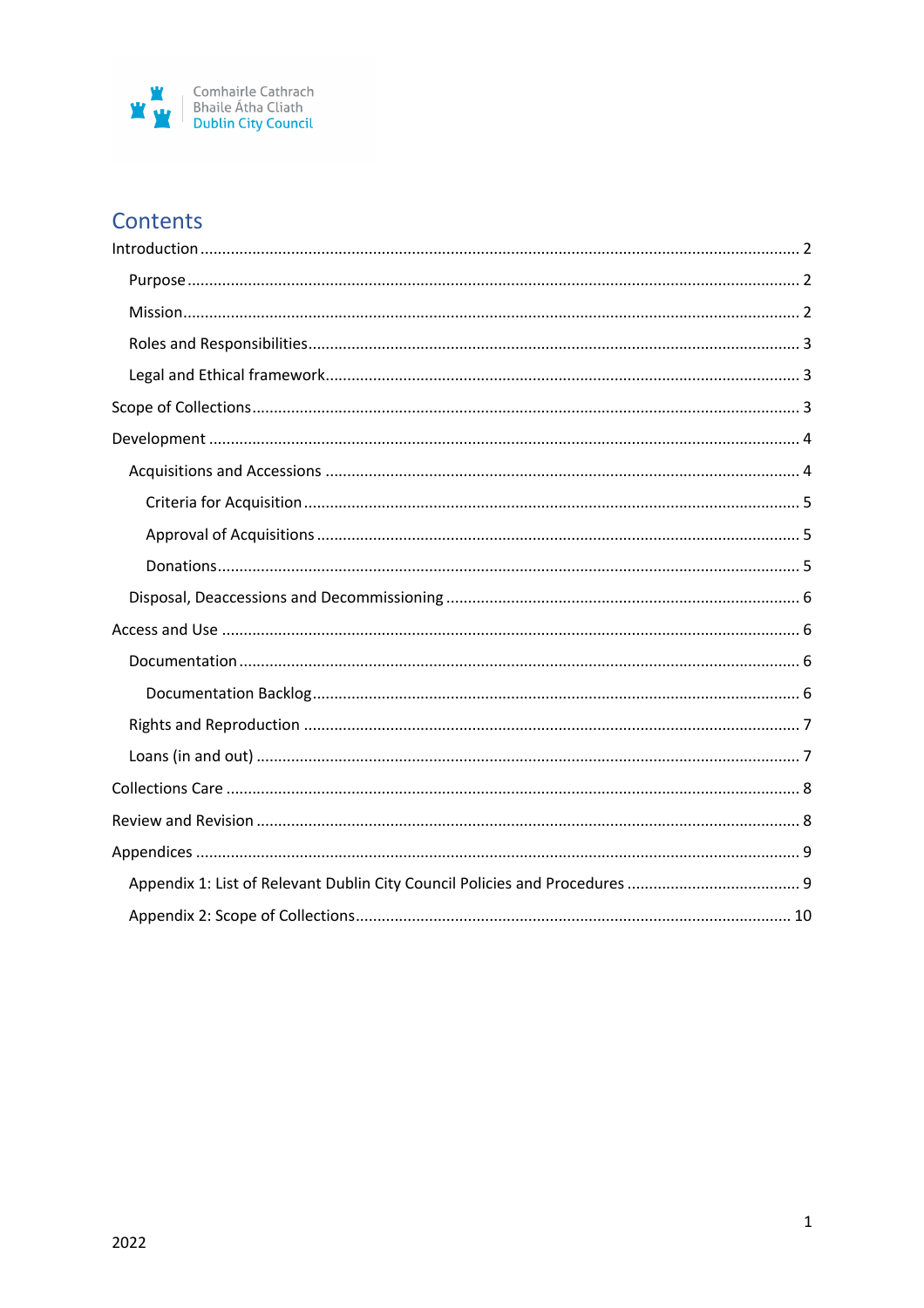

# **Introduction**

## Purpose

Dublin City Council's collections are one of the City's greatest cultural assets and a priceless resource for learning, engagement, creativity and enjoyment. They promote social cohesion and well-being by supporting a sense of place and identity for the people who live, work and visit Dublin. They play an important role in education (formal, informal and lifelong learning) and have the potential to support economic development of the City, through cultural and creative industries and tourism.

The purpose of this Collections Management Policy is to establish a written policy for the management, development, use, care and preservation of collections owned and managed by the Council. It provides an overarching framework to document the processes that govern the management of the Council's collections. The policy was developed by the Collections Working Group convened of representatives from Libraries & Archives, the Culture Company, Archaeology, Heritage, City Arts Office and the Hugh Lane Gallery. It is designed to establish common goals and a clear sense of overall purpose to ensure collections are consistently managed and to define the roles and responsibilities of the parties involved. It aims to ensure that Dublin City Council fulfils its responsibilities in relation to the acquisition and disposal of collections, in line with its statutory obligations, corporate planning and annual business plans.

Through this policy, Dublin City Council will strive to ensure that:

- collections are made accessible to the public, while ensuring they are protected, secure and cared for;
- objectives are established and adhered to that guide the strategic development of the collections; and
- collection management is conducted in a manner that conforms to the Council's commitment to excellent public service and reflects the highest ethical standards and international best practice.

This policy recognises the decentralised nature of many of the Council's collections that are managed locally. It is acknowledged that, with the guidance of professional expertise, certain sections require the development of additional procedures in order to adhere to the principles outlined. This policy should be read in conjunction with section, collection or sitespecific policies and procedures (see Appendix 1: List of Relevant Policies and Procedures). This policy is designed to help inform and develop these policies, not supersede them.

## **Mission**

In writing this policy, the Working Group is cognisant of the guiding principles identified in the Council's Corporate Plan (2020-2024) and its mission: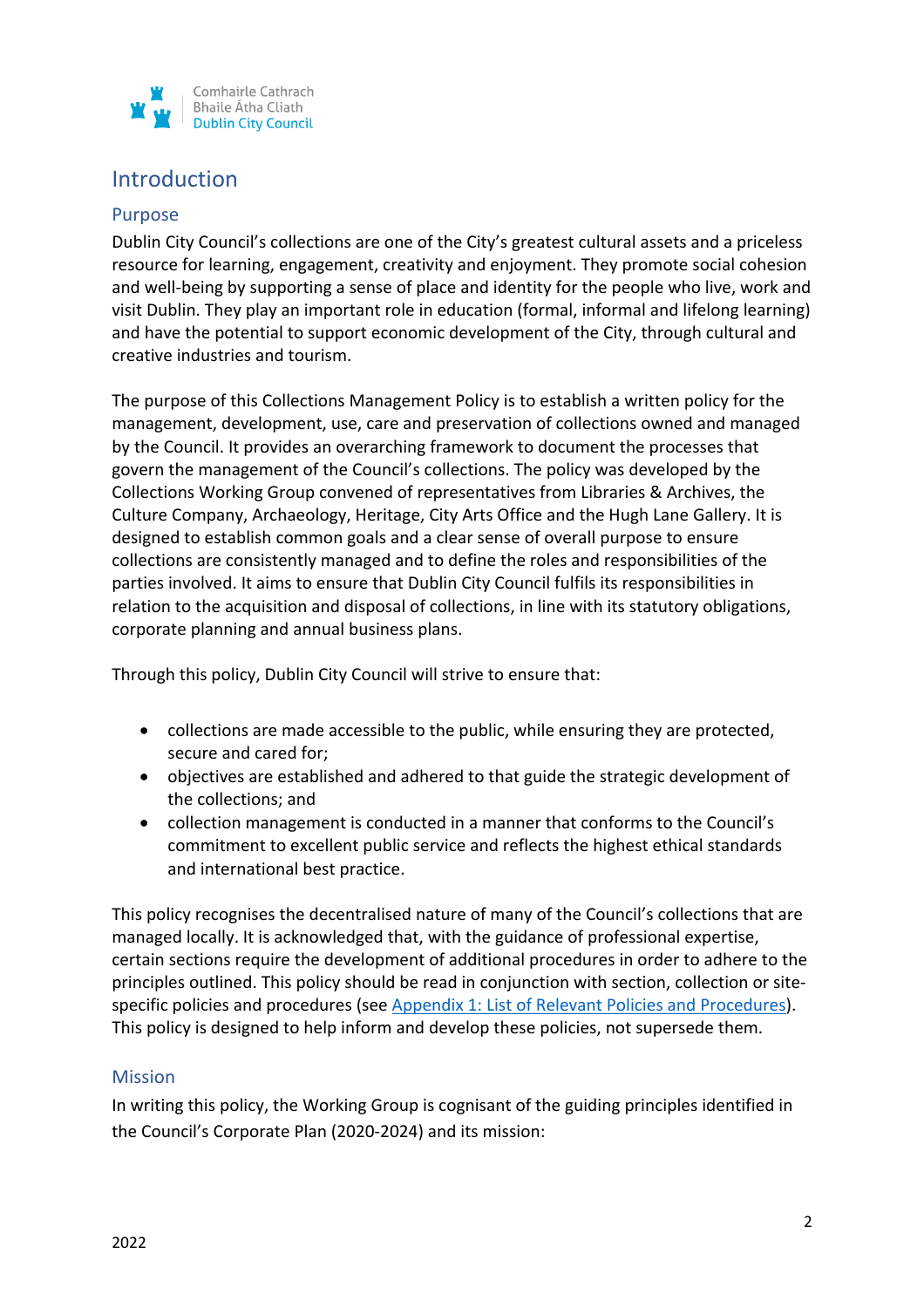

to drive the sustainable development of the City through strong civic leadership and delivery of effective services that promote the well-being and quality-of-life of citizens and communities.

It also acknowledges the vital role the Council's collections play in achieving its vision to create 'a dynamic, sustainable city, that is future-ready, built on thriving, inclusive neighbourhoods and communities, a strong economy, a vibrant cultural life, and compact, connected growth.'

# Roles and Responsibilities

Unless otherwise specified in existing policies and procedures, it is the Designated Official who is ultimately responsible for the collections, ensuring that collection management policies, guidelines, and procedures are developed and implemented, and that staff follow them in a consistent manner. It should be noted that the Hugh Lane Gallery Trust Limited and Dublin City Council Culture Company are registered companies and are governed in line with their own constitution or memorandums of association.

## Legal and Ethical framework

Dublin City Council will work to ethically and respectfully collect and disseminate collections. Promoting them for the enjoyment, learning, engagement and creativity of the people who live, work and visit Dublin. The Council will ensure that it fulfils its responsibilities in line with its statutory and legal obligations in respect of the collections it holds. It will strive to provide excellent public service that reflects the highest ethical standards and international best practice in terms of collection care, curation and development.

In matters of collections acquisition, disposal, care, management and use, the Council will, where appropriate, take account of relevant legal and ethical frameworks and procedures that include, but are not limited to:

- Museum Standards Programme for Ireland's *Standards and Guidelines* (2014)
- International Council of Museum's *Code of Ethics for Museums* (2013)
- Museums Association's *Code of Ethics for Museums* (2015)
- Data Protection Act (2018)
- Freedom of Information Act (2014)

# Scope of Collections

Dublin City Council owns, or has custodial responsibility for, wide ranging and substantial collections that include buildings, physical and digital objects, works of art, archives and information. They encompass objects of artistic, social, civic, industrial and historical significance relating to the cultural, architectural and social histories of Dublin and its people. The Council is responsible for the physical and intellectual integrity of these collections, balancing the requirements of public access in the present with the need to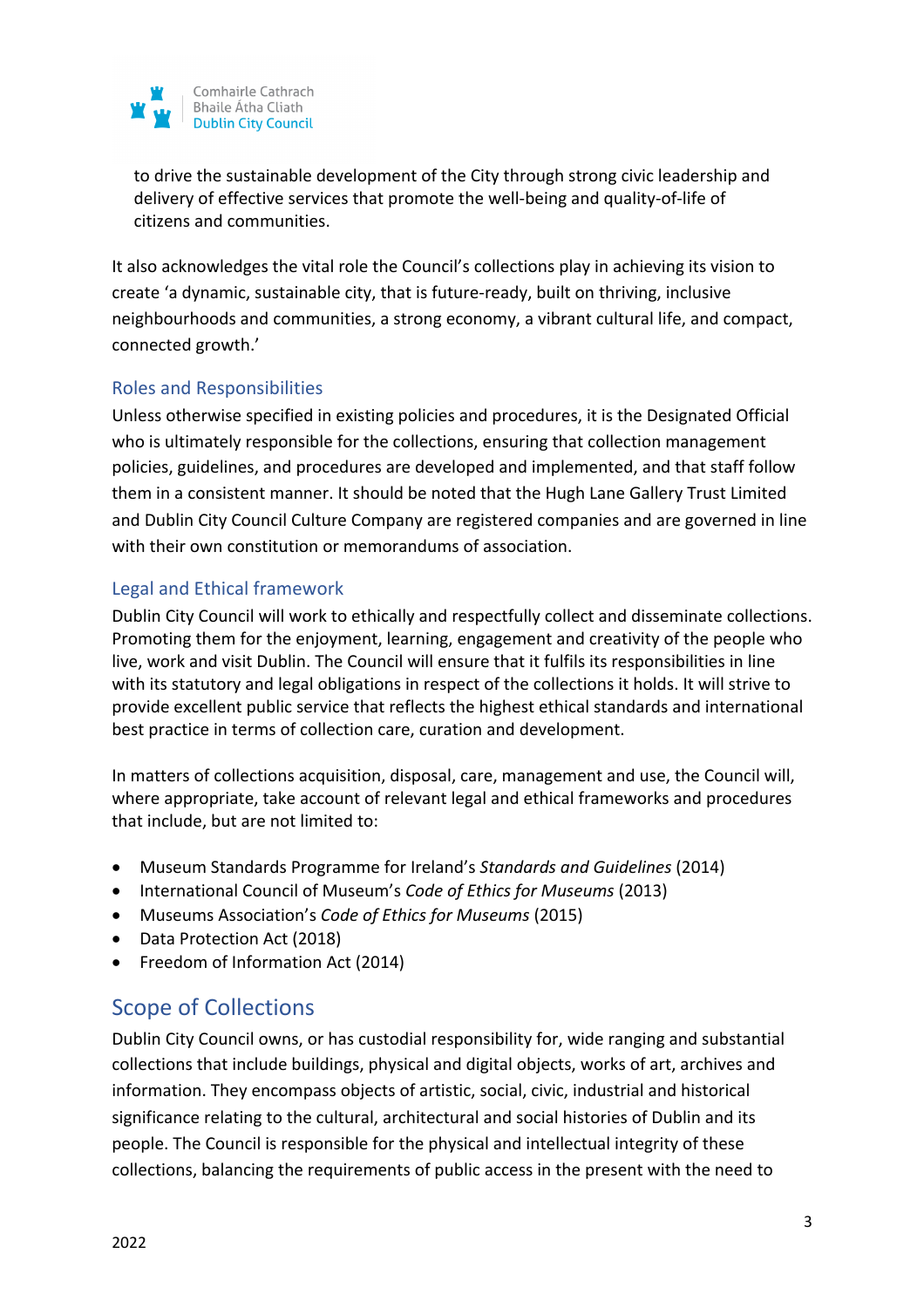

preserve them for future generations. The scope of the collection is summarised in Appendix 2.

# Development

As a public service organisation and the local democratic leadership of the city, Dublin City Council has an inherent obligation to focus on the needs and quality of life of its citizens. The ongoing development of the collections is vital in order to better represent and engage people living, working and visiting Dublin. The Council is committed to providing excellent public service, based on the core local values of honesty, integrity, impartiality and serving the common good. Dublin City Council will ensure that both acquisition and disposal are carried out openly and with transparency. The Council accepts the principle that sound curatorial reasons must be established before consideration is given to acquisition to or the disposal of any items in the collection.

Given the diverse nature of the Council's collections it is not possible to establish a simple statement that covers all areas of collecting. However, the objectives for the development of the collections will be guided by:

- Strengthening and providing context to existing collecting areas
- Bridging identified gaps in existing collection areas and acquiring items not currently represented in the collections
- Improving the diversity of the collections
- Presenting Dublin nationally and internationally as a centre for excellence and an exemplar of best practice
- Ensuring the relevance and quality of the collections, through the pursuit of active and informed contemporary collecting
- Acquiring items that are rare and represent the best examples of their kind
- Acquiring items of relevance to Dublin City
- Acquiring items of national and/or international significance
- Enhancing existing exhibitions and public display across Dublin City Council sites
- Supporting temporary exhibitions, public displays and engagement programmes
- Supporting research activity and driving the transmission of knowledge
- Ensuring public access to art and culture for all (physically and digitally)
- Raising public awareness of the value of culture and heritage and of the responsibility of all to contribute to their care and development

Acquisitions outside these stated objectives will only be made in exceptional circumstances.

# Acquisitions and Accessions

The Council acquires collections through a variety of methods including, purchase, gift, donation and bequest. Unless governed by an existing policy or procedure, acquisitions will be undertaken in accordance with these principles and the standards set by the Museum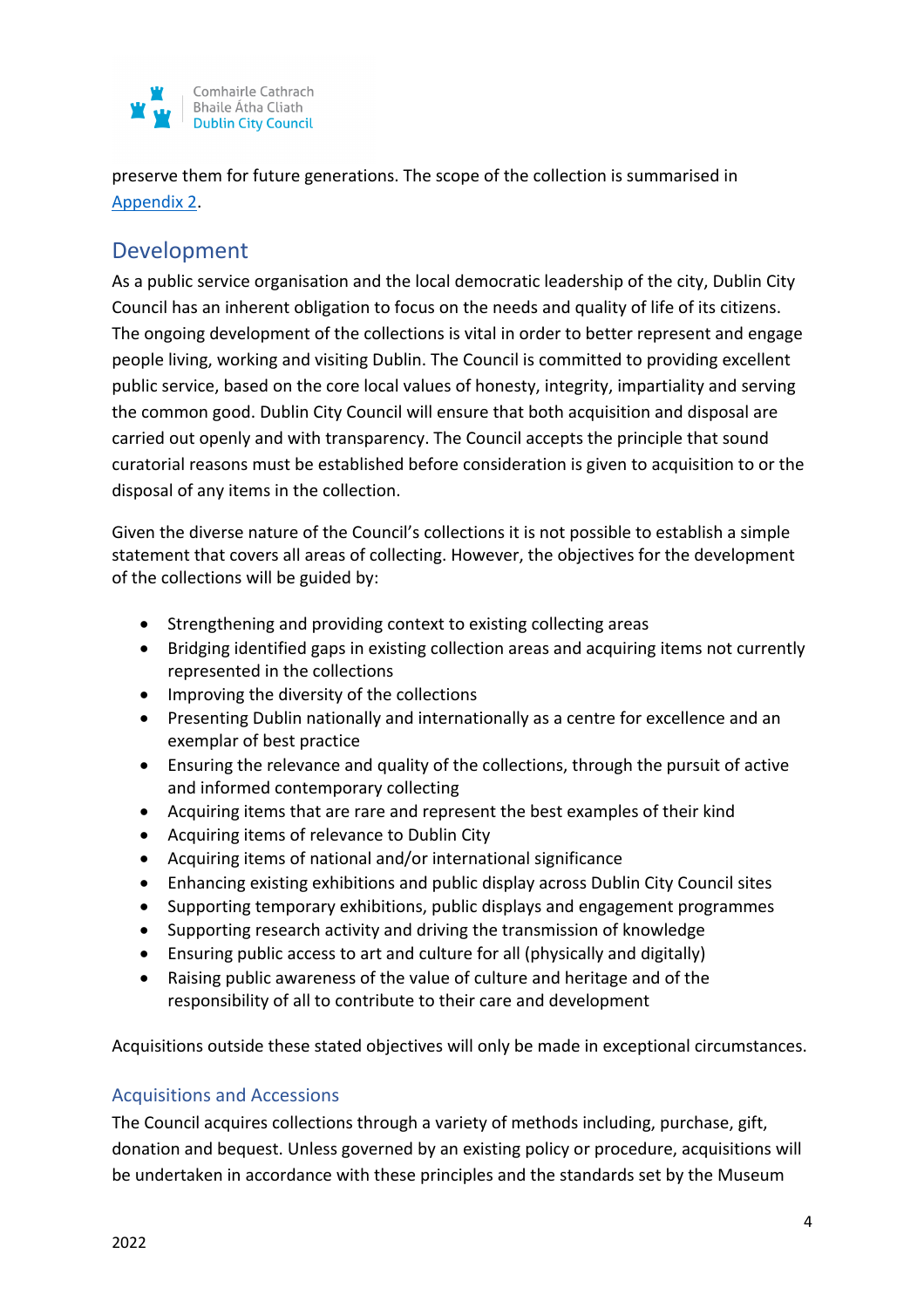

Standards Programme for Ireland (MSPI) and the International Council of Museum's *Code of Ethics for Museums.* Dublin City Council has a commitment to the ethical management of culturally sensitive objects in its collections and a policy of entering into discussion with culturally affiliated individuals or communities regarding the identification, storage, and treatment of sensitive objects. Material will only be acquired if it is well provenanced and has a documented recent history and clear title of ownership can be transferred to Dublin City Council; where curatorial expertise is absent, a cautious approach to acquisition will prevail.

## Criteria for Acquisition

The decision to acquire an item will be based upon these considerations:

- quality and physical condition
- available resources to acquire, document, preserve, conserve, store, and exhibit the object or collection
- relevance to the collection development objectives
- relevance to the mandate of the Dublin City Council
- significance, such as association with an event, person, historical period, or place
- opportunities for use, exhibition, research, and other programs
- cultural sensitivity
- documentation to support ownership, authenticity, study, and use
- absence of potential risk to users or to other elements of the collection
- absence of restrictions on use or disposal
- compliance with relevant legislation and regulations

The Council will occasionally agree to acquire or temporarily house material deemed to be at risk of destruction or loss. This is, generally, in response to an emergency or a crisis situation. The decision to ultimately acquire or dispose of these collections is dependent on resources being made available to document, conserve and store them. The responsibility for deciding this rests with the Designated Official, acting on recommendations and consultation from relevant Council staff or the Collections Working Group.

#### Approval of Acquisitions

If an acquisition policy or procedure is not in place, then authority for the acquisition of objects normally rests with Designated Official acting on recommendations from relevant Council staff.

#### **Donations**

Unless otherwise specified in existing policies and procedures, all objects offered as donations will be considered based on their historic relevance and significance and the collections development objectives outlined above.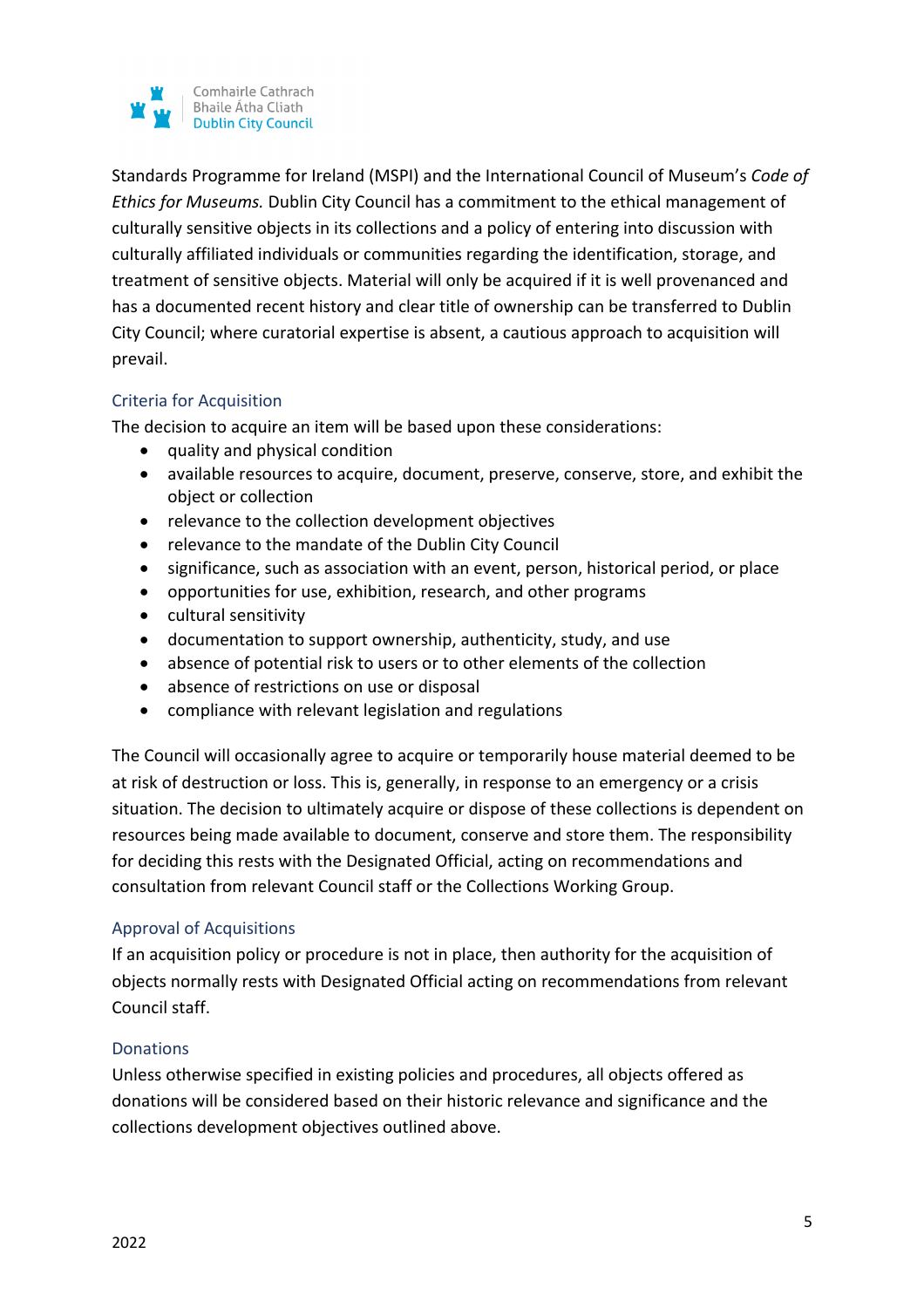

## Disposal, Deaccessions and Decommissioning

When reviewing collections for disposal, the Council will ensure that procedures used meet professional standards and will not undertake disposal motivated principally by financial reasons. The process will be documented, open and transparent. There will be clear communication with key stakeholders about the outcomes and the process. It will ensure that any decision taken to dispose, deaccession or decommission will not reduce the quality or significance of the collection and will result in a more useable, well-managed collection.

# Access and Use

Dublin City Council is committed to supporting Article 27 of the Universal Declaration of Human Rights that states 'everyone has the right to freely participate in the cultural life of the community'. This is reflected in the Council's corporate vision and local economic and community plan goals. Ensuring public access to the collections (physically and digitally) is key to achieving this. For the purpose of this policy, access is defined as something that is made possible when physical, cultural, social, sensory, intellectual, financial, emotional and attitudinal barriers are removed or reduced. Dublin City Council is committed to providing accessibility to all by eliminating and reducing these barriers to ensure full and equal access and engagement with the collections and public displays. The Council is responsible for balancing the requirements of public access in the present with the long-term preservation of the collections for the future.

#### Documentation

Dublin City Council is committed to creating and maintaining good quality and up to date information about its collections, by adhering to the appropriate national and international standards. Documentation is fundamental to effective collections management, as it facilitates the use of collections to their full potential by staff and stakeholders. This enables access and allows the Council to be properly accountable for the objects in its care. Unless otherwise specified in existing policies and procedures, the Council has an obligation to establish systems for the preservation of the data and records regarding the items in its collections. Targeted research will be routinely commissioned by the Council on specific areas of the collections to assess and evaluate them, inform their future development and aid raising public awareness.

#### Documentation Backlog

Basic documentation records should be generated for all collections owned and managed by the Council. As a minimum standard these records include, accession number, catalogue number, object name, description, date, provenance/source, condition, location and image. The introduction of a collections management system (CMS) for material not held on a database and managed by Libraries & Archives, Archaeology, Heritage and the City Arts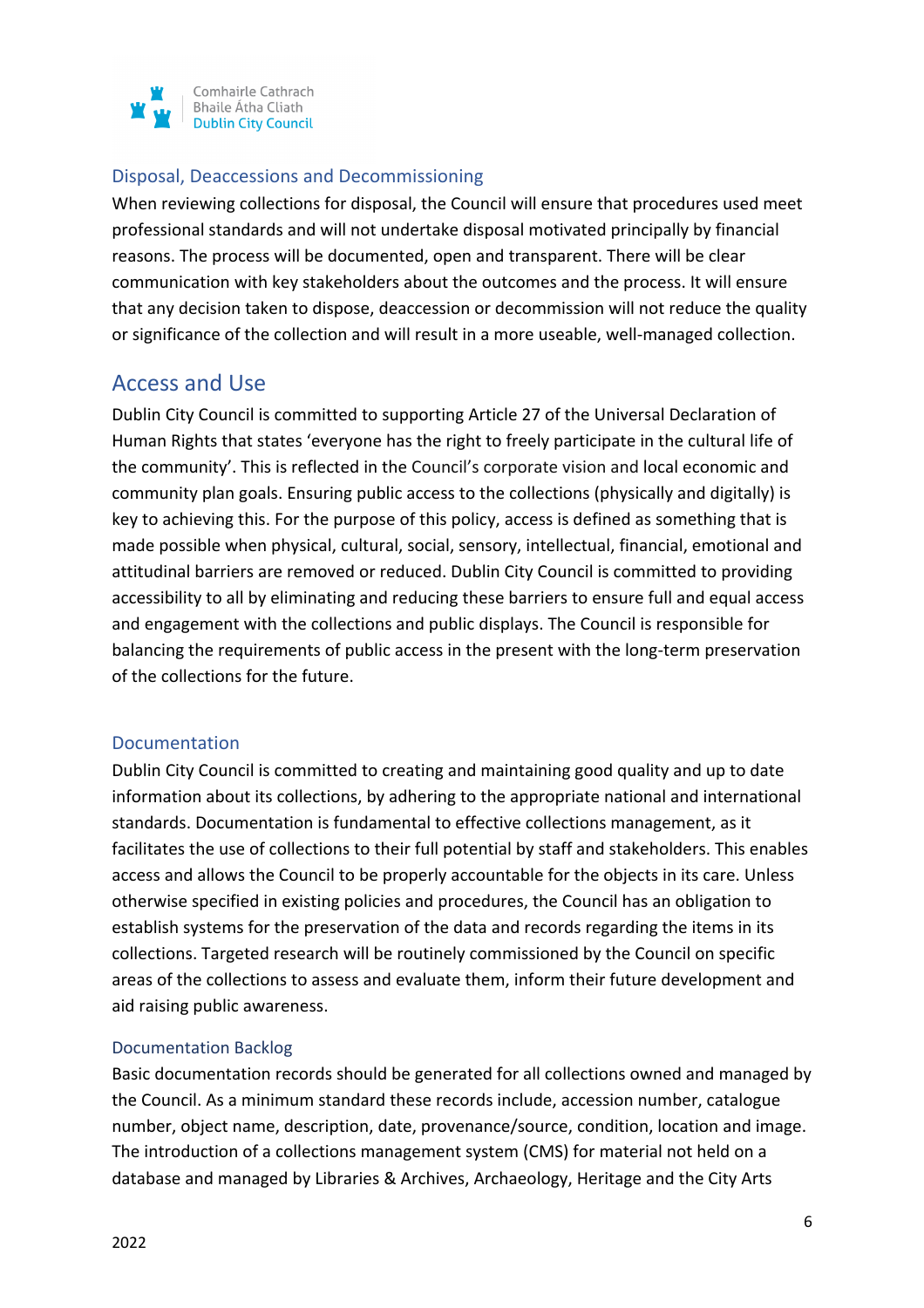

Office would help address this backlog. It would allow staff to efficiently standardise documentation, manage loans, track information on ownership, copyright, reproduction rights and licensing.

There are also groups of material and valuable datasets (physical and digital) held by the Council that require formal accessioning and digital archiving, to ensure compliance with the European Open Data and Public Sector Information Directive, some of which are listed in Appendix 2.

## Rights and Reproduction

Dublin City Council is committed to providing access to its Collections by making images or digital copies available to the public. However only those items that are free from copyright restrictions, held in good title, or that have permission from the owner/donor, photographer or copyright holder will be made available for use. Copyright permission must be sought for commercial use of images or digital surrogates, including publications. Reproduction or licensing fees may be applied but are assessed on a case-by-case basis, depending on the proposed usage. The Council reserves the right to deny reproduction requests for any reason.

## Loans (in and out)

Loans out from the collections increase access to objects not on display and help widen audiences beyond Dublin City Council's physical sites. They also further knowledge, promote appreciation and scholarship, and strengthen the reputation of Dublin, nationally and internationally. The borrowing organisation will normally be expected to cover all costs incurred to transport, display and insure the object/s during the length of the loan agreement and must provide a standard of care that meets or exceeds those currently applied by the Council.

The Council will occasionally borrow items for public display to strengthen and provide context to its own collections. The Council will ensure that it follows the procedures prescribed by the lender and provide the standard of care and security required. When borrowing from an individual or organisation with no lending procedure in place, the procedures used by the Council will be followed, reflecting best practice.

Unless otherwise specified in existing policies and procedures, authority for agreeing to lend of borrow objects normally rests with the Designated Official acting on recommendations from relevant Council staff. The evaluation of loan requests (inward or outward) will take into account the physical condition of an object/s. The purpose of the loan must support the Council's corporate vision and not pose undue risk to the collection item/s. All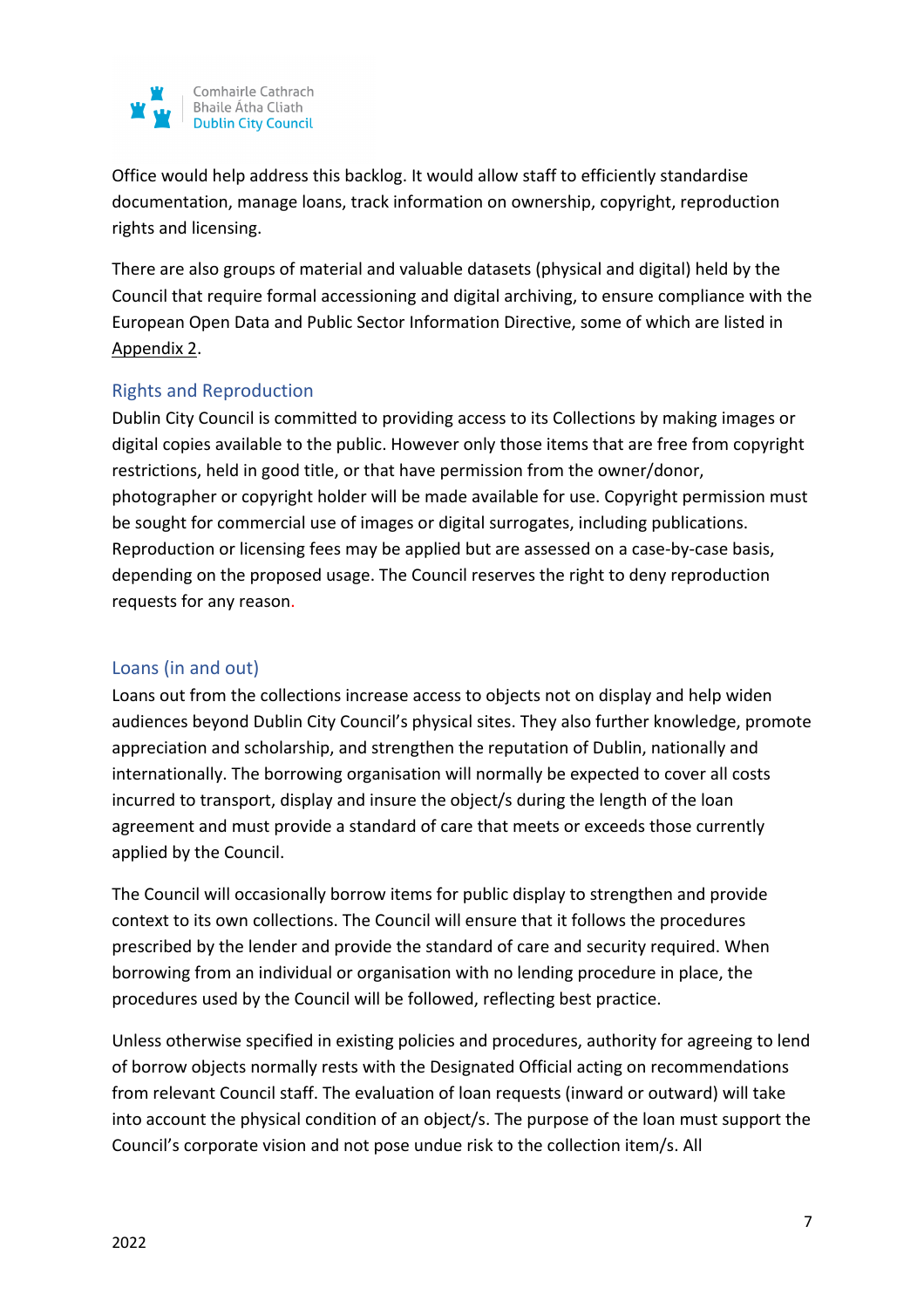

documentation for incoming and outgoing loans will be retained, including relevant signed receipts, condition reports, and insurance assessments.

# Collections Care

Dublin City Council recognises its responsibility to create and maintain a protective environment for the collections in its care, whether in store, on display or in transit. Striking a balance between the long-term preservation of the collections and the provision of access is key. Responsibility for care of the collections will be assigned to persons with appropriate knowledge and skill. Good housekeeping practices will be maintained in stores and training in handling provided to reduce the likelihood of accidental damage to both objects and staff.

Condition assessments will be carried out regularly and these will be used to inform and prioritise the conservation needs of the collections. The Council will not collect objects that it cannot reasonably preserve and maintain in appropriate environments.

Ensuring the collections are protected in the event of an emergency is a priority. The Designated Official responsible for each collection will ensure that an Emergency Plan is put in place for effectively dealing with potentially harmful situations and to minimise risk of damage to collections.

Unless governed by an existing policy or procedure, collection care will be undertaken in accordance with the standards set by the Museum Standards Programme for Ireland (MSPI) and the International Council of Museum's *Code of Ethics for Museums.* Historic buildings and their interiors are considered as much a part of the collections as the objects and will be managed with an equal degree of care and expertise.

# Review and Revision

This Collections Management Policy is a working document and will be reviewed every three years by Dublin City Council's Collections Working Group to ensure it remains relevant.

| <b>Revision History</b> |                                                 |             |  |
|-------------------------|-------------------------------------------------|-------------|--|
| <b>Document Name:</b>   | <b>Collections Management Policy</b>            |             |  |
| Prepared by:            | Dublin City Council's Collections Working Group |             |  |
| <b>Date</b>             | <b>Revision Description</b>                     | Rev. Change |  |
| 4 February 2022         | Draft Policy version 0.1 issued                 | 0.1         |  |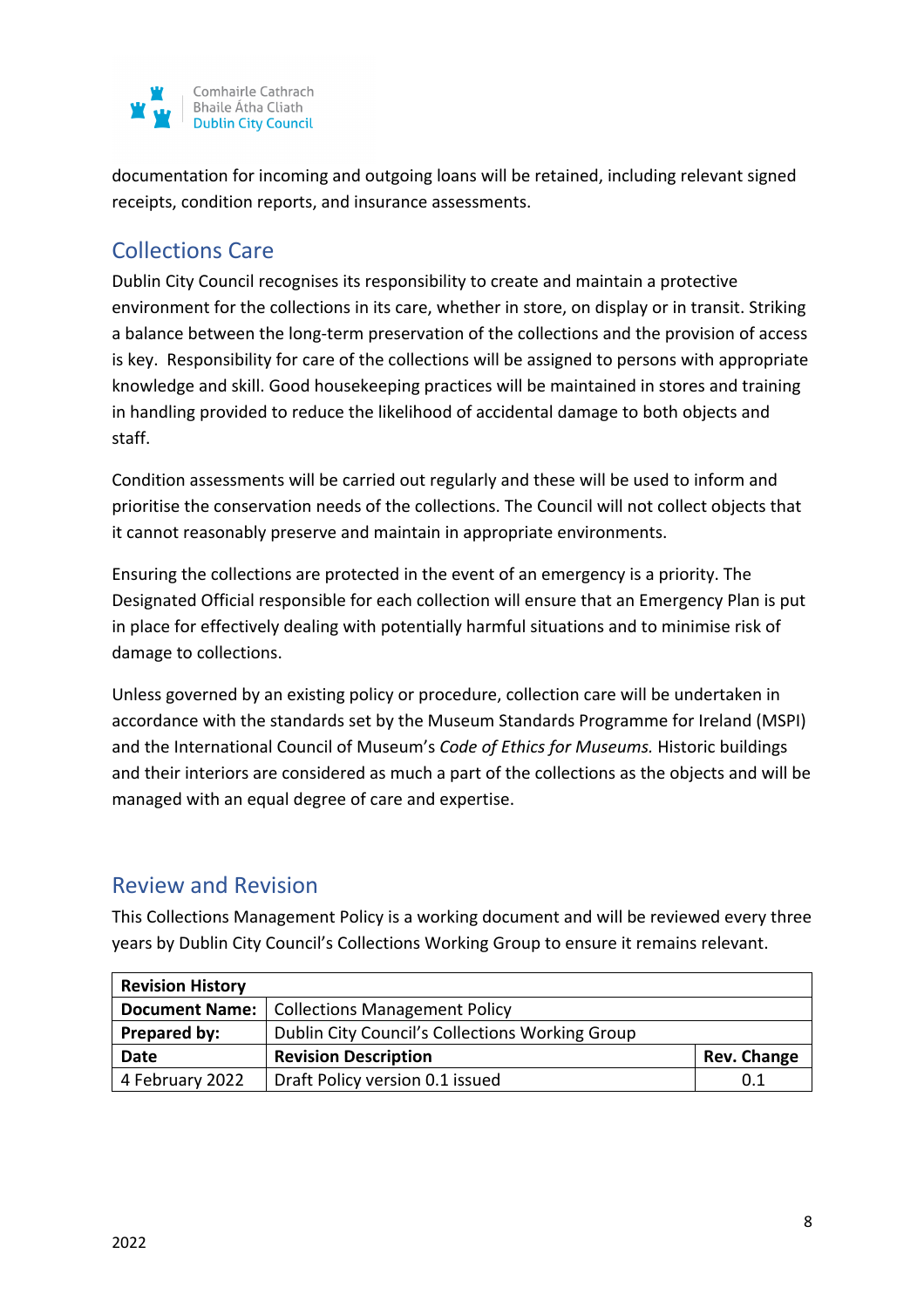

# Appendices

# Appendix 1: List of Relevant Dublin City Council Policies and Procedures

This Collections Management Policy should be read in conjunction with the following:

- Dublin City Council's Corporate Plan (2020-2024) [Available online]
- Dublin City Development Plan (2016 2022) [Available online]
- Dublin City Development Plan (2023 2028) [Link to be added once published]
- Dublin City Council's Strategic Heritage Plan (2022-2028) [Link to be added once published]
- Dublin City Council Public Libraries' Collection Development Policy (2014) [Available online]
- Policy for Commemorative Naming and Infrastructure and the Provision of Monuments, Memorials and Plaques (2017) [Available online]
- Policy and Procedures for the Management and Development of Public Art in Dublin City (2009) [Available online]
- Policy for Decommissioning of Public Art (2009) [Available online]
- Dublin Civic Museum: Assessment & evaluation of collections (2008)

Dublin City Council Cultural Company was constituted as a Company Limited by Guarantee under the Companies Act 2014 in 2018.

• Dublin City Council Cultural Company's Collections Management Policy (2020)

#### Hugh Lane Gallery

The Hugh Lane Gallery has been awarded full accreditation through the Museum Standards Programme for Ireland (MSPI). The Hugh Lane Gallery Trust Limited is a company established in 1998 under the Companies Acts 1963; it is a wholly owned company of Dublin City Council. The Gallery's collection is managed in accordance with the following policies:

- Hugh Lane Gallery's Acquisitions, Loans and Exhibition (ALE) Policy (2018)
- Hugh Lane Gallery's Collections Care Policy (2018)
- Hugh Lane Gallery Trust Ltd Code of Governance (2016) [Available online]
- Agreement between The Board of Trustees of The National Gallery, Dublin City Council and the Minister for Tourism, Culture, Arts, Gaeltacht, Sport and Media in relation to the Sir Hugh Lane Bequest 1917 (2021)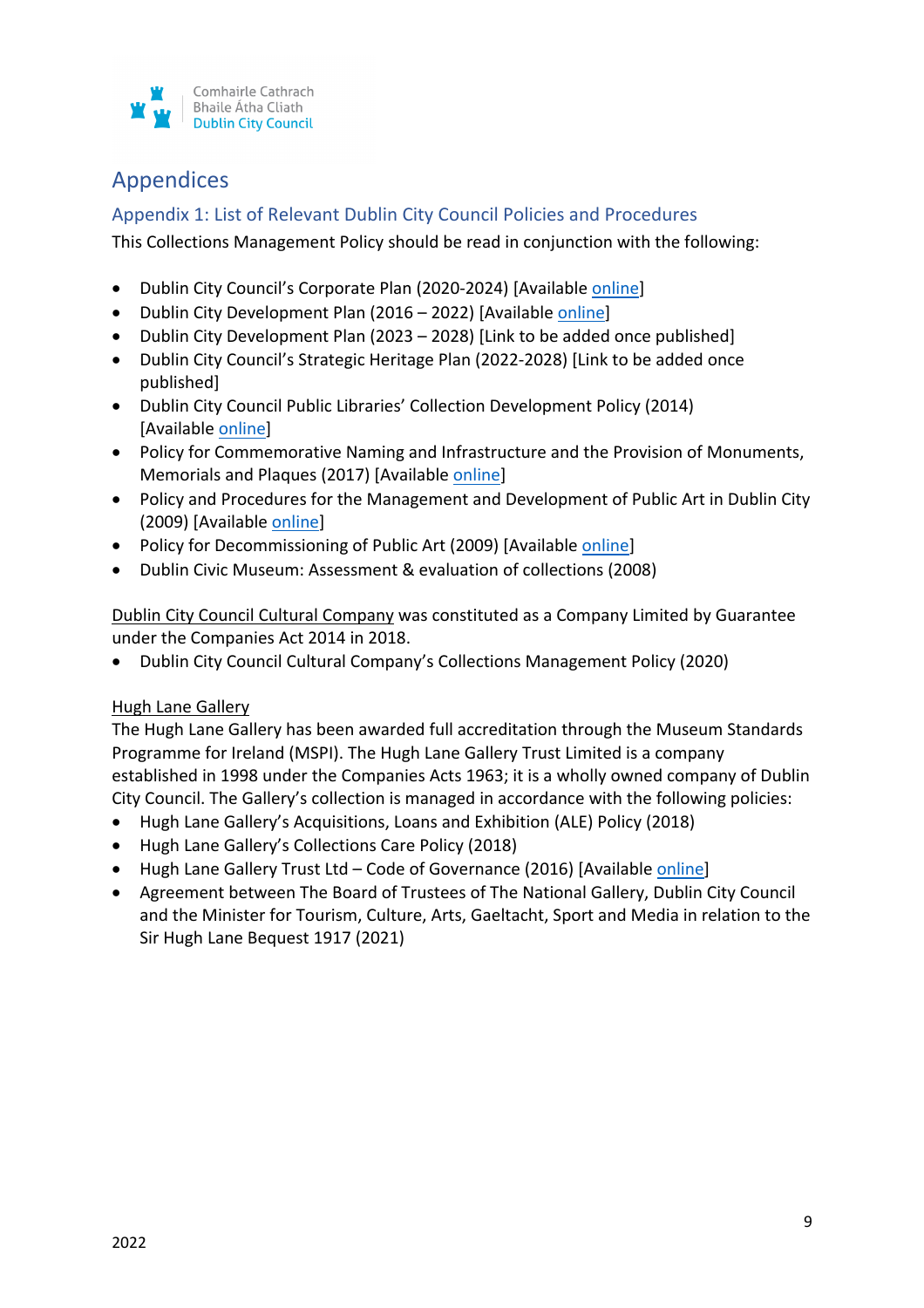

# Appendix 2: Scope of Collections

#### **Dublin City Council Public Art Collection**

Dublin City Council has a public art collection of over ninety public sculptures and statues ranging in date from 1857 to the present day. The collection also includes artworks on display in the Civic Offices and other City Council properties. A number of policies set out procedures for the commissioning and donation of permanent artwork including *Policies and Procedures for the Management and Development of Public Art in Dublin City* and *Policy for Commemorative Naming of Infrastructure and the Provision of Monuments, Memorials and Plaques* (see Appendix 1).

#### **Dublin City Council Culture Company**

Dublin City Council Culture Company is authorised to collect, preserve, and maintain objects related to the mission statement and goals of the company to initiate, implement and manage cultural programmes and buildings. The Company works with people in the city to create new artworks which form part of its collection. The Company also collects oral histories relating to Dublin life and the life of its people and other digital records relating to Culture and the City. The Company may also collect objects which are determined to be of immediate or future need of use in interpreting the stories and educational programmes developed by the Company. The Company cares for Collections as authorised by Dublin City Council for it to access or hold in case for a given use or period. The Company's Collections Management Policy was approved in 2020 (see Appendix 1).

#### **Dublin City Libraries & Archives**

**Dublin City Libraries** manages, maintains, and builds on existing collections, both print and digital, and develops new collections, to meet the needs of library users, responding to demands and meeting many different needs. The collections support the pursuit of pleasure, leisure, learning, business, information, and life-long learning. With the aim to promote access to, and use of, the widest possible range of traditional and digital library collections and resources both locally and online. Note: Dublin City Council Public Libraries has a separate Collection Development Policy in place (see Appendix 1).

The **Dublin and Irish Collections** contain an extensive range of material relating to Dublin and Ireland, the nucleus of which is John T. Gilbert's valuable library of mainly 17th and 18th century books and manuscripts, purchased by Dublin Corporation after his death in 1898. It includes a considerable collection of material dating from the 16th to the 21st centuries and has an active acquisitions policy focussed on material in all formats relating to the history of the City and its people.

**Dublin City Archives** contains records of the civic government of Dublin from 1171 to the late 20th century. These records include City Council and committee minutes, account books, correspondence, reports, court records, charity petitions, title deeds, maps and plans, and drawings all of which document the development of Dublin over eight centuries. Dublin City Archives also acquires private collections that relate to the history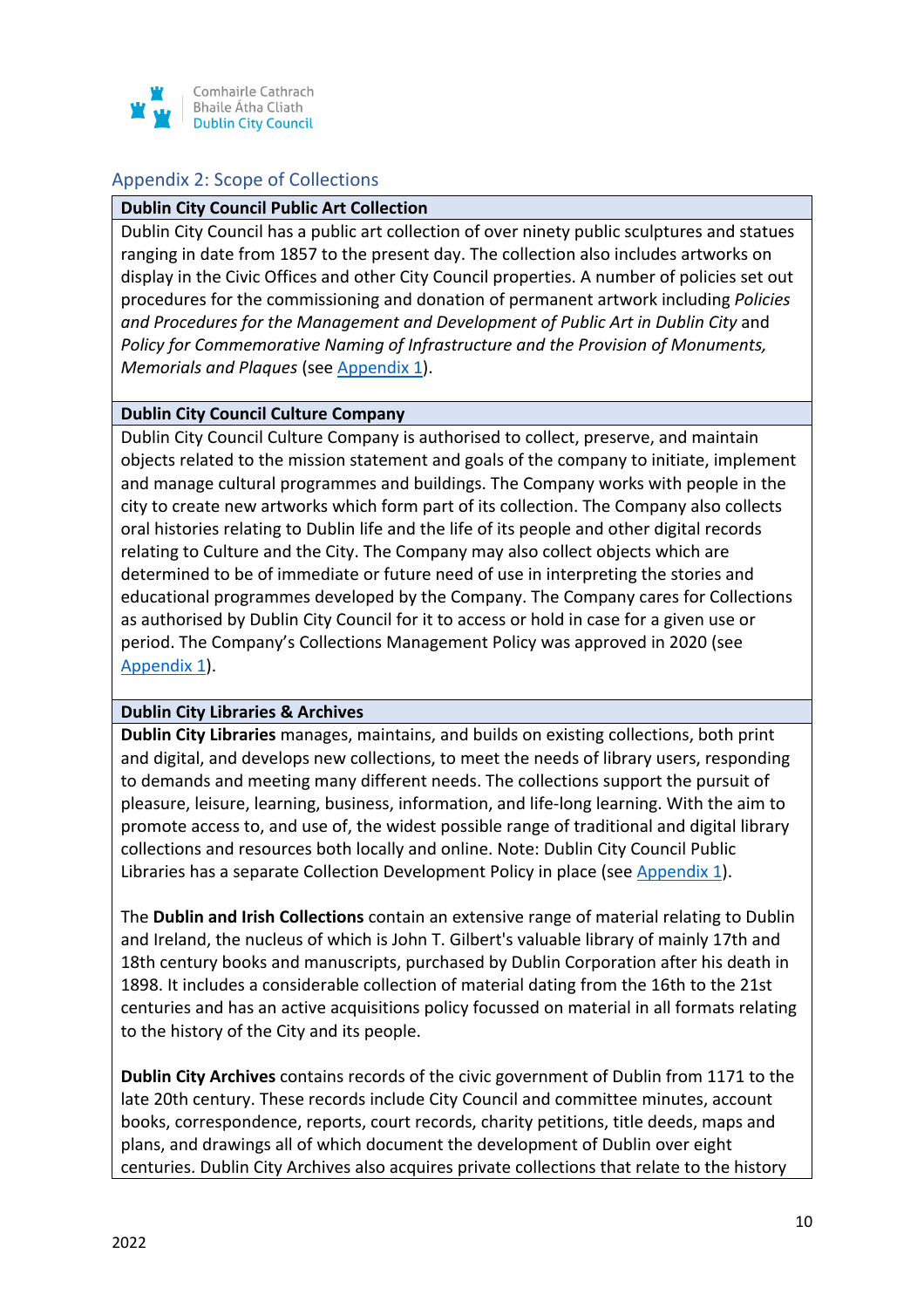

of the city of Dublin or to individuals who worked within the Municipal City. Dublin City Archives is also responsible for the storage of historic Dublin City Council Planning Application Files for the period 1952-1988 inclusive, and Dublin City Archaeological Archive (DCAA) which preserves records arising from archaeological investigations conducted in Dublin City by archaeologists working in the private sector.

#### **Civic Museum Collection**

Dublin Civic Museum closed to the public in September 2003 following a 50-year history of collecting. During its time the museum acquired a large amount of material, much of it relating to the heritage of Dublin. The core of the collection was put together by the Old Dublin Society (ODS). In 2007 the Council and the Old Dublin Society agreed the formal transfer of the collection to Dublin City Council, thus safeguarding its future within the public domain. Dublin City Council commissioned Eneclann, an archive consultancy company, to catalogue the Civic Museum collection to make it accessible for research purposes. Much of the collection is in controlled long-term storage, which has been approved for its purpose by the City Council.

## **Archaeology**

The **Dublin City Archaeological Archive (DCAA),** managed by DCLA, contains the original site records from many archaeological investigations conducted in Dublin city. The core remit of the archive is to preserve records arising from archaeological investigations conducted in Dublin city by archaeologists working in the private sector. Under Dublin City Council planning conditions, the accession of archaeological archives is now mandatory. For the purposes of the DCAA, archaeological archives are all parts of the archaeological record including digital records as well as written, drawn and photographic documentation.

**The Dublin City and County Archaeology GIS project** and **the Dublin City Industrial Heritage Record (DCIHR)** are two largescale digital datasets of archaeological heritage data developed and managed by the Heritage and Archaeology sections with County Heritage Plan grant support and spatially presented online for free on heritagemaps.ie. The datasets are not currently archived.

The Archaeology section has rescued and currently manages important archaeological and heritage material including environmental samples from an archaeological excavation and the historic civic weights and measures which require a permanent solution regarding storage and management.

#### **Hugh Lane Gallery**

Hugh Lane Gallery houses an internationally significant collection of modern and contemporary art in Ireland. The original collection donated by Sir Hugh Lane (1875-1915) and his supporters is renowned for including some of the most famous impressionist paintings in the world including works by Manet, Monet, Degas and Renoir. The gallery also has one of the most important collections of Irish art. The donation in 1998 of the studio of Francis Bacon (1909-1992), one of the 20<sup>th</sup> Century's greatest artists, has added